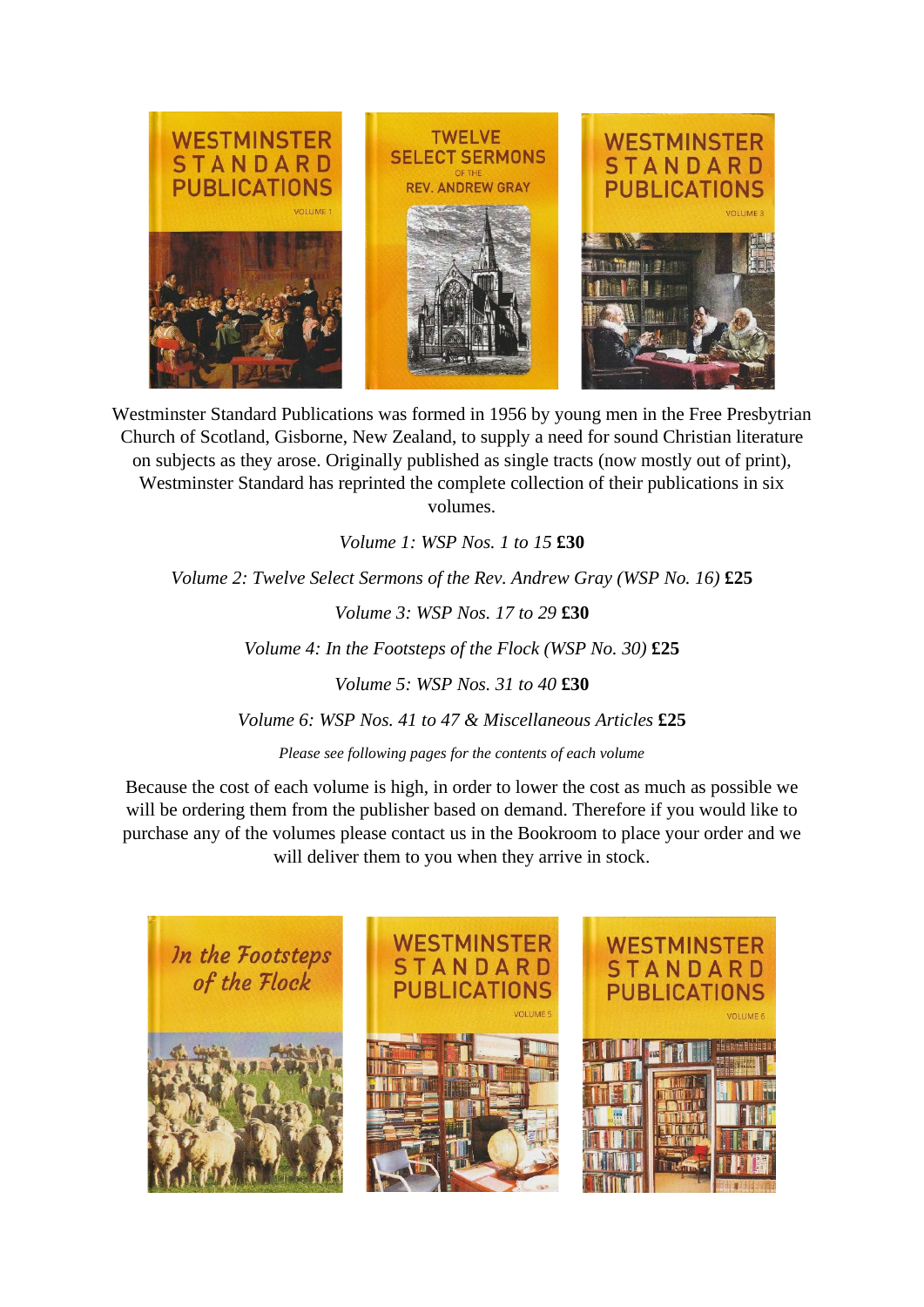

*Volume 1: WSP Nos. 1 to 15*

1. *I Love the Lord's Day* by R.M. M'Cheyne 2. *The Singing of Psalms in the Worship of God* by R.J. George 3. *Instrumental Music in the Nw Testament Church* by D. Beaton 4. *Standing at Prayer* by H.C.B. Bazely 5. *The Scripturalness of Sprinkling in Baptism* by W.A. MacKay 6. *Hold Fast the Form of Sound Words* by J.A. James and J.C. Ryle 7. *Thy People Shall be Willing in the Day of Thy Power* by W.C. Burns 8. *God Forbid that I should Glory, Save in the Cross of Jesus Christ* by D. MacFarlane 9. *The Christian's Firm Bank* by Lachlan MacKenzie 10. *Memoir and Sermons of Rev. Alex Macleod* 11. *Britain's Peril* by S. Collett 12. *What the Churches Need* by J. Colquhoun 13. *Lord, is it I?* by H. Martin 14. *The Practical Use of Saving Knowledge* 15. *Account of the Revivals in the 18th Century with Sermon "The Method of Grace" by G. Whitefield*



*Volume 2: Twelve Select Sermons of the Rev. Andrew Gray (WSP No. 16)*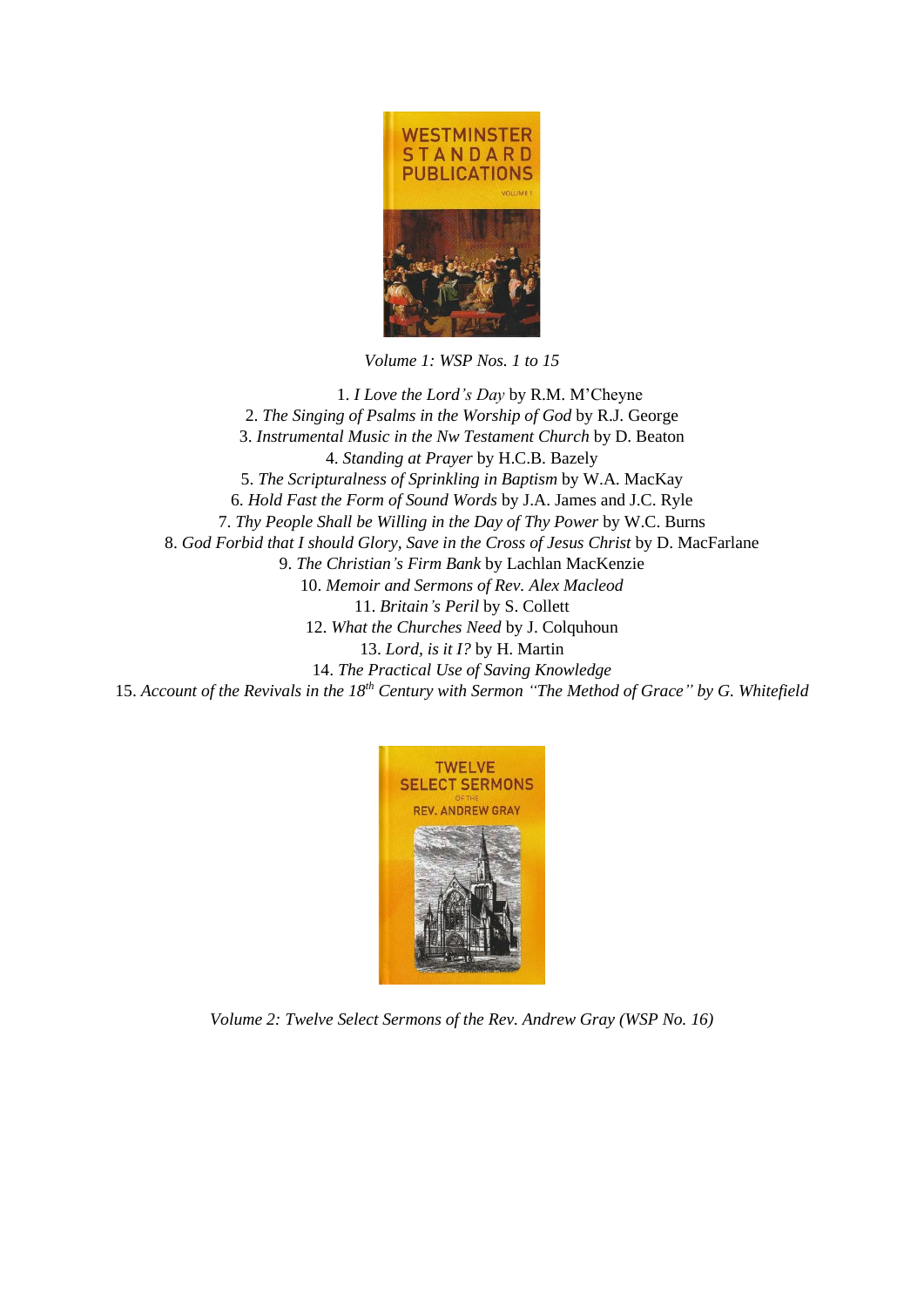

*Volume 3: WSP Nos. 17 to 29*

17. *The Broad-Minded Captain* by G. Liebenrood 18. *Seventh Day Adventism-Of God or of Satan?* By W. MacLean 19. *God's Sovereignty Displayed in the Salvation of Sinners* by J. Kennedy 20. *Cheerful Piety, or Religion without Gloom* by J. Berridge 21. *Christ or Anti-Christ?* By W. MacLean 22. *Mormons* by W. MacLean 23. *"Jehovah's Wtinesses"* by W. MacLean 24. *Easter, Lent, Christmas and the Cross* by W. MacLean 25. *The Scripturalness of Infant Baptism and of Sprinkling in Baptism* by W. MacLean 26. *Pentecostalism-Of God or of Satan?* by W. MacLean 27. *The Exaltation of Christ* by D. MacFarlane 28. *On the Sabbath, or Lord's Day* by G. Burder 29. *Arminianism-Another Gospel?* by W. MacLean



*Volume 4: In the Footsteps of the Flock: A Memorial to the Rev. Walter Scott (WSP No. 30)* by Rev. W. MacLean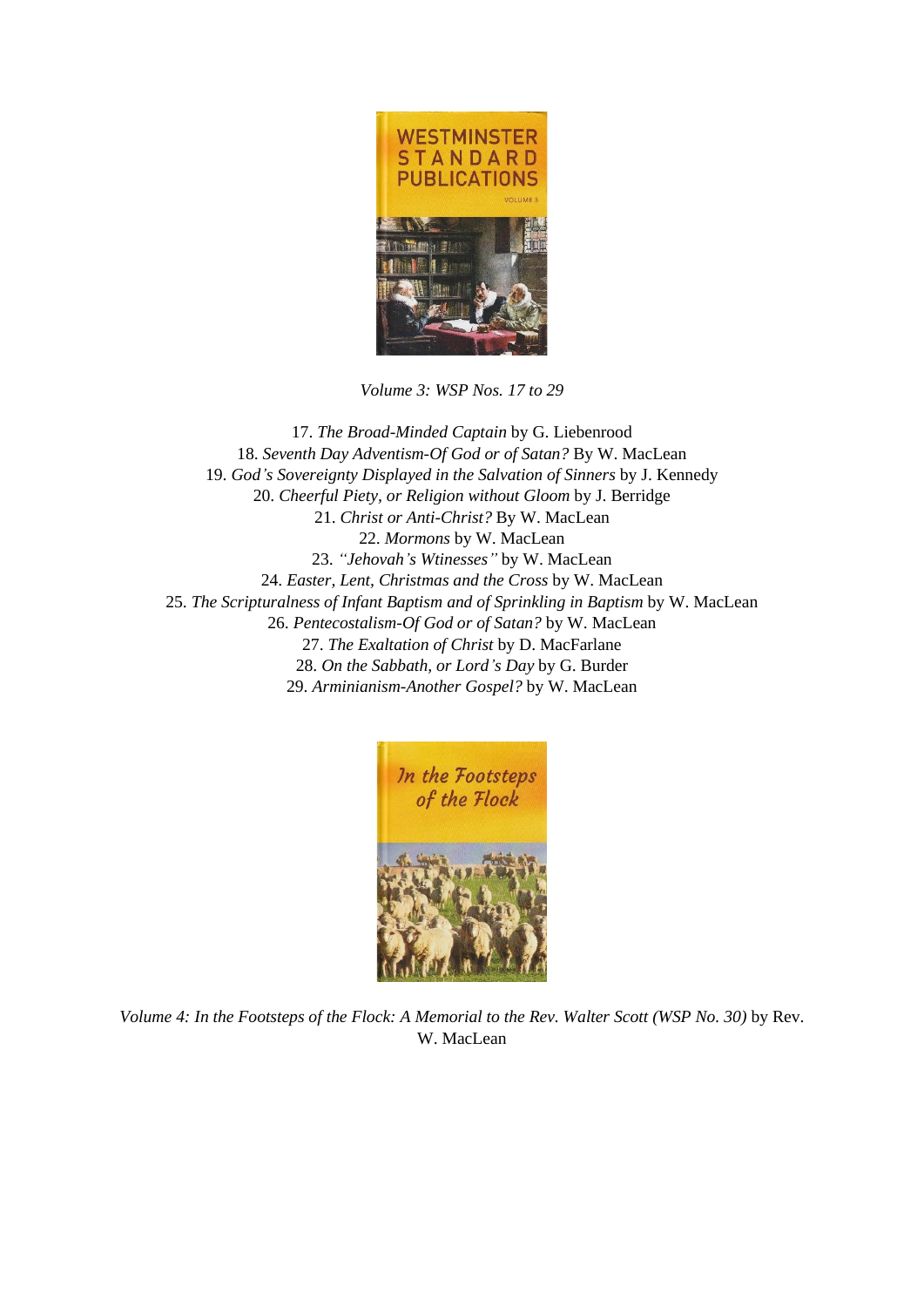

*Volume 5: WSP Nos. 31 to 40*

31. *The Providential Preservation of the Greek Text of the New Testament* by W. MacLean 32. *The Paganism of Cremation* by W. MacLean 33. *Christ or Freemasonry* by W. MacLean 34. *The Millennium* by Jonathan Edwards 35. *Capital Punishment-A Christian Duty* by C.H. Spurgeon 36. *A Real Hindrance* 37. *Christ's Kingship over the Nations Maintained and Defended in the Establishment Principle* by W. MacLean 38. *The Christian in Contemporary Society* by A. Gillies 39. *The Saving Work of the Holy Spirit* by J.R. Anderson 40. *The New English Bible* by W. MacLean



*Volume 6: WSP Nos. 41 to 47 & Miscellaneous Articles*

41. *What Does it Mean to be Saved?* by R.M. M'Cheyne 42. *A Message from God to You!* by W. MacLean 43. *Whiter than Snow* by W. MacLean 44. *False Liberality Towards the Church of Rome* by C. Chiniquy 45. *The Scofield Bible, Dispensationalism and the Conversion of the Jews* by W. MacLean 46. *The Absence of the Sense of Sin in Present-Day Religion* by J.S. Sinclair 47. *The Mass* by L. Boettner